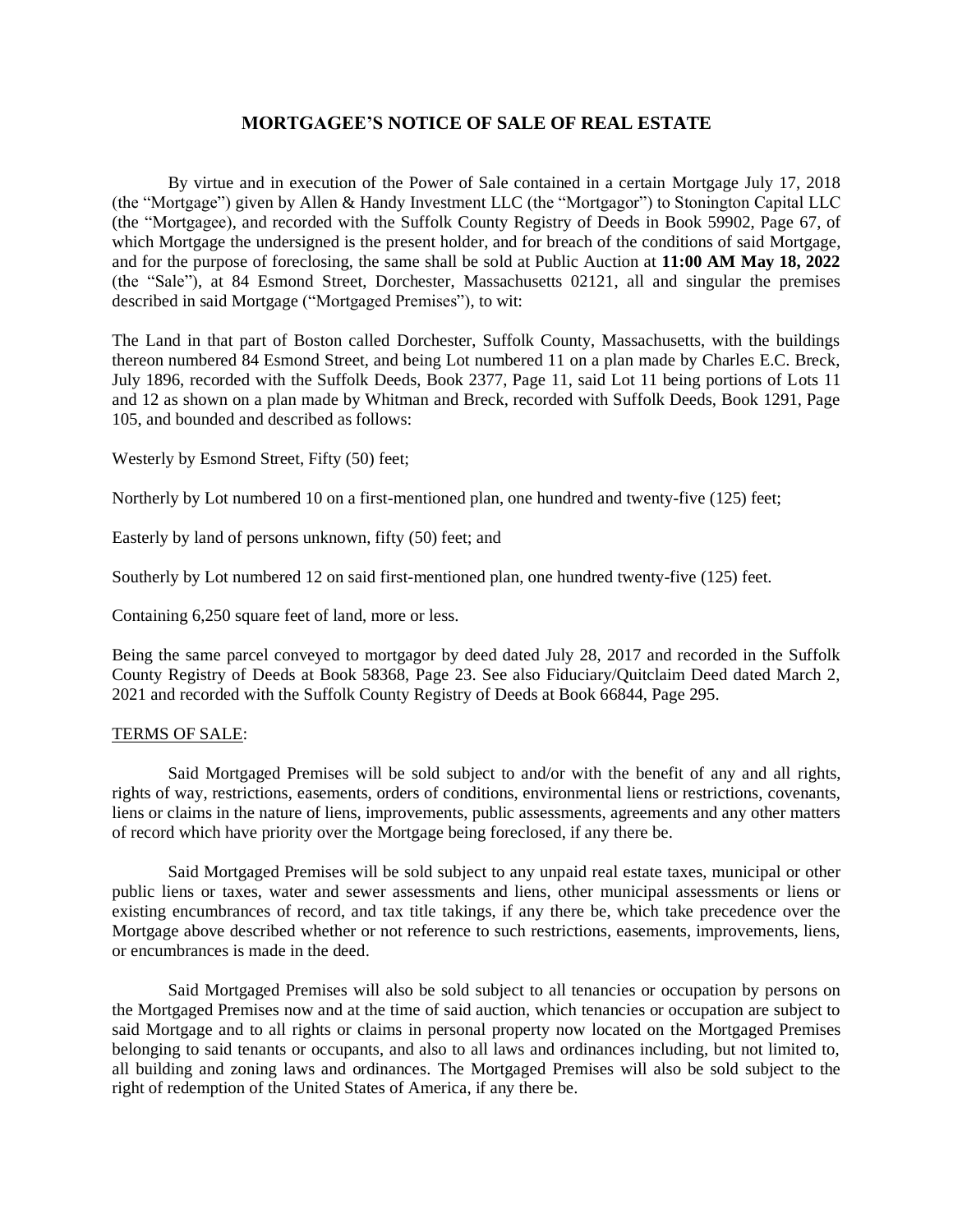The highest bidder shall be required to deposit FIFTEEN THOUSAND DOLLARS (\$15,000.00) by cashier's, bank treasurer's, or certified check, payable to *Wise & Jack, LLC* (cash or personal check will not be accepted) at the time and place of the Sale. Such deposit shall be shown to the auctioneer prior to the commencement of bidding in order for a person to be entitled to bid. Such deposit shall be increased to an amount equal to ten percent (10%) of the highest bid of the Sale, which amount shall be paid within seven (7) calendar days of the date of the Sale.

The balance of the purchase price shall be paid within thirty (30) days after the Sale at the offices of the Mortgagee's attorney, Wise & Jack, LLC, 85 Speen Street, Suite 202, Framingham, MA 01701. Said balance of the purchase price shall be paid to the Mortgagee by federal funds wire transfer which funds shall be deposited in escrow with the attorney for the Mortgagee, WITH TIME BEING OF THE ESSENCE. A foreclosure deed for the Mortgaged Premises shall be provided to purchaser for recording upon the payment in full of the said balance of the purchase price.

The highest bidder shall be required to sign a Memorandum of Sale containing the above terms and any other terms announced at the Sale. The deposit paid at the time of the Sale and thereafter as provided herein by the highest bidder shall be forfeited if the highest bidder does not comply strictly with the terms and obligations of this Notice of Sale and/or the Memorandum of Sale. In the event the successful highest bidder at the Sale shall default in purchasing the Mortgaged Premises according to the terms of this Notice of Sale and/or the terms of the Memorandum of Sale executed at the time of the Sale, the Mortgagee reserves the right to assume the highest bid, or sell the Mortgaged Premises by foreclosure deed to the second highest bidder provided that the second highest bidder shall deposit with Mortgagee's attorneys, Wise & Jack, LLC, the amount of the required deposits as set forth herein within three  $(3)$ business days after written notice of default of the previous highest bidder, and title shall be conveyed to said second highest bidder within twenty (20) days of said written notice. In the event the highest bidder defaults under this Notice of Sale and/or the Memorandum of Sale and the Mortgagee sells the Mortgaged Premises to the second highest bidder, the Mortgagee may, at its option, assume the second highest bid should the second highest bidder fail to fulfill its obligations under this Notice of Sale and/or the Memorandum of Sale. No such assumption of the highest or second highest bid or sale of the Mortgaged Premises by the Mortgagee to such second highest bidder shall relieve the highest or second highest bidder, as applicable, from its obligations under this Notice of Sale and/or the Memorandum of Sale nor operate as a waiver by the Mortgagee of its rights and remedies against the highest or second highest bidder as the case may be.

The Mortgagee reserves the right to credit bid at the Sale and to postpone the Sale to a later date by public proclamation at the time and date appointed for the Sale and to further postpone at any adjourned Sale date by public proclamation at the time and date appointed for the adjourned Sale date. The Mortgagee further reserves the right to change terms of the Sale at the Sale or to add additional terms and to qualify some or all bidders.

In the event of an error in this publication, the description of the premises contained in said mortgage shall control.

OTHER TERMS, IF ANY, TO BE ANNOUNCED AT THE SALE.

Stonington Capital LLC Present holder of said Mortgage,

By its attorneys, Wise & Jack, LLC